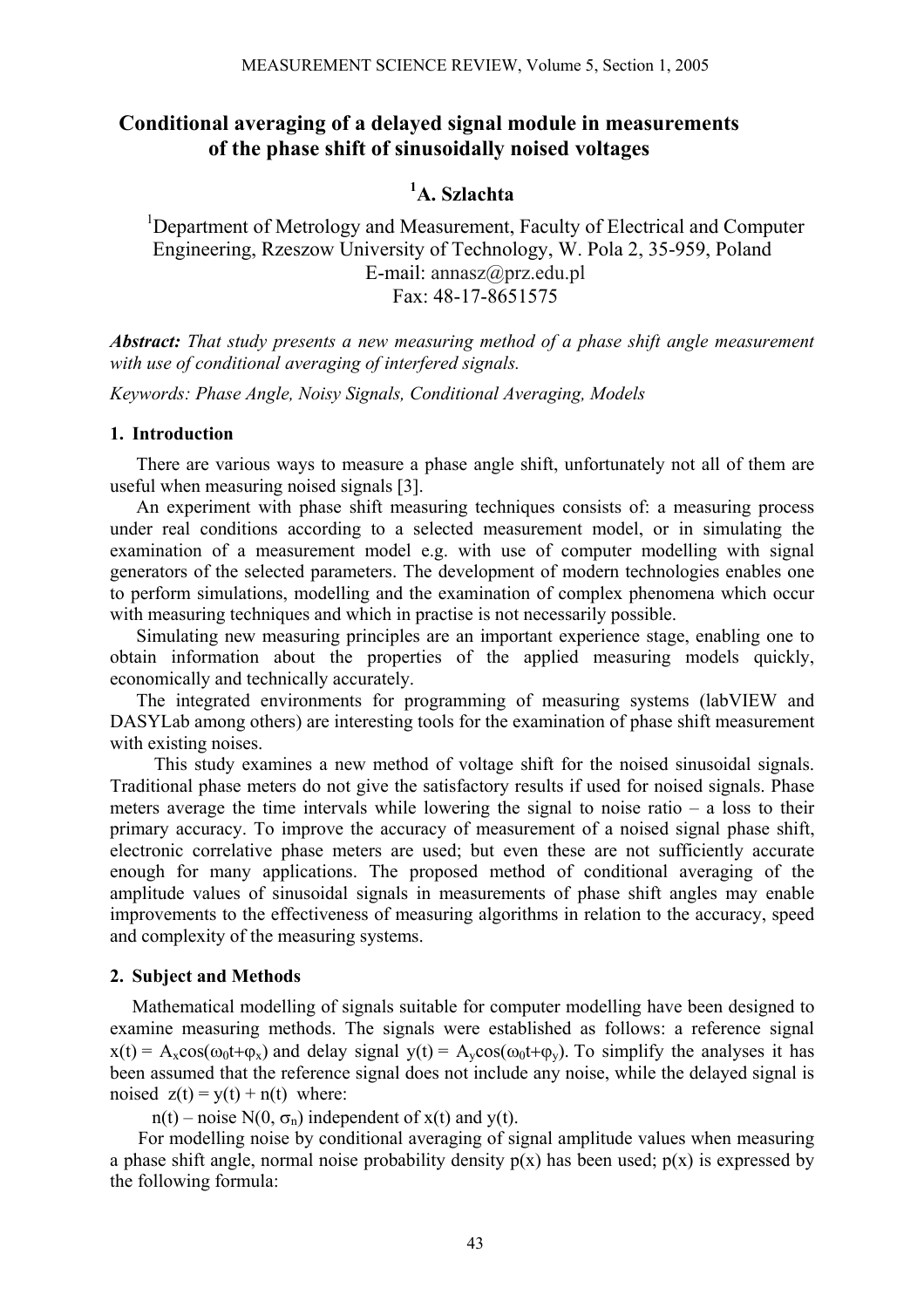$$
p(x) = \frac{1}{\sigma_n \sqrt{2\pi}} e^{-\frac{x^2}{2\sigma_n^2}}
$$
 (1)

where:

- $p(x)$  probability,
- $\sigma_{\rm n}$  noise standard deviation,
- x signal value.

The distribution of a noised signal probability is show in Fig. 1 [1], [2]. The diagram shows some results, depending on K value, which expresses the signal/noise ratio and is described with the following formula: 2

$$
K = \frac{S}{N} = \left(\frac{U_{RMS}}{\sigma_n}\right)^2
$$
 (2)

where:

K signal/noise value ratio,

 $U<sub>RMS</sub>$  root-mean-square value of a sinusoidal signal,

 $\sigma_n$  noise standard deviation.



Fig. 1. Distribution of the probability density of a sinusoidal and noised signal.

The noised signal includes the additive random noises. Then the conditional expected value of a signal z(t) under condition  $x(t)=0$  ( $0 \le \varphi \le \pi$ ) may be expressed according to the following dependence:

$$
E[Z|_{X=0}] = E[y|_{X=0}] + E(n) = E[y|_{X=0}] = -A \sin(\omega_0 \tau + \varphi)
$$
 (3)

The dependence  $(3)$  may be the basis for evaluation of a phase shift angle  $\varphi$ .

An interesting solution for measurement of a phase shift is applying a straightening operation to a noised signal [4]. The conditional expected value of a straightened noised signal will be as follows:

$$
E\big[Z\big|_{X=0}\big] \approx \big|E\big[Z\big|_{X=0}\big]\big| = \big|\text{Asin}(\omega_0 \tau + \varphi)\big| \tag{4}
$$

The phase shift is proportional to the time  $\tau_0$  required to reach the minimum through the conditional expected value (4).

#### **3. Results.**

The proposed principle of a phase shift angle measurement has been modelled in the LabView environment. For input research purposes the signals of a given voltage and time parameters have also been generated there. The sinusoidal signal amplitude is 1 V and its frequency is 10 Hz, while the noising signal is in a form of noise with normal distribution of probability and standard deviation 0,1 V and zero mean value.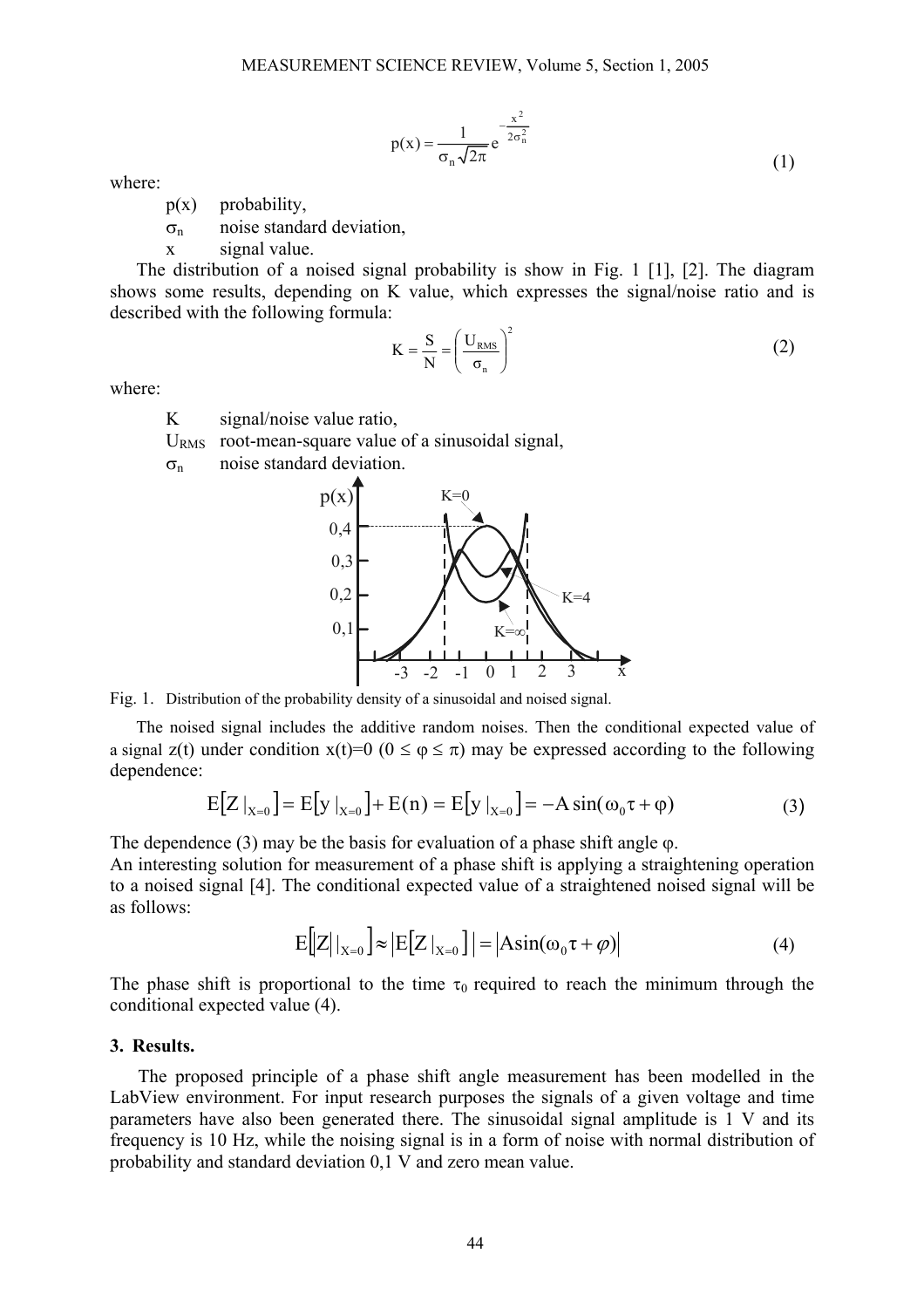

Fig. 2. Exemplary signals generated in LabVIEW program: a) noising signal n(t), b) sinusoidal signal y(t) and module of the signals sum  $|z(t)|$ .

The signal frequency 10 Hz sampled with frequency 5 Hz has been analyzed; the noised signal was delayed by 90°. The phase shift is proportional to time  $\tau_0$  when the function shown in the dependence (4) obtains a minimum value.



Fig. 3. The courses of 10 averaging operations of a delayed signal module.

The figure shows ten averaging operations; the results have been show in Table 1. Each averaging is a mean value of ten individual courses.

L.p. | 1 | 2 | 3 | 4 | 5 | 6 | 7 | 8 | 9 | 10  $\tau_0$ [ms] 2,48 2,52 2,52 2,44 2,46 2,52 2,54 2,66 2,48 2,46

Table 1 Exemplary results of calculations of time  $\tau_0$  and a phase shift angle.

These values have been calculated for minimum values, which had been taken by individual averaging operations. Far more significant differences between the taken value of a

∆ϕ [°] 89,28 90,72 90,72 87,84 88,56 90,72 91,44 95,76 89,28 88,56